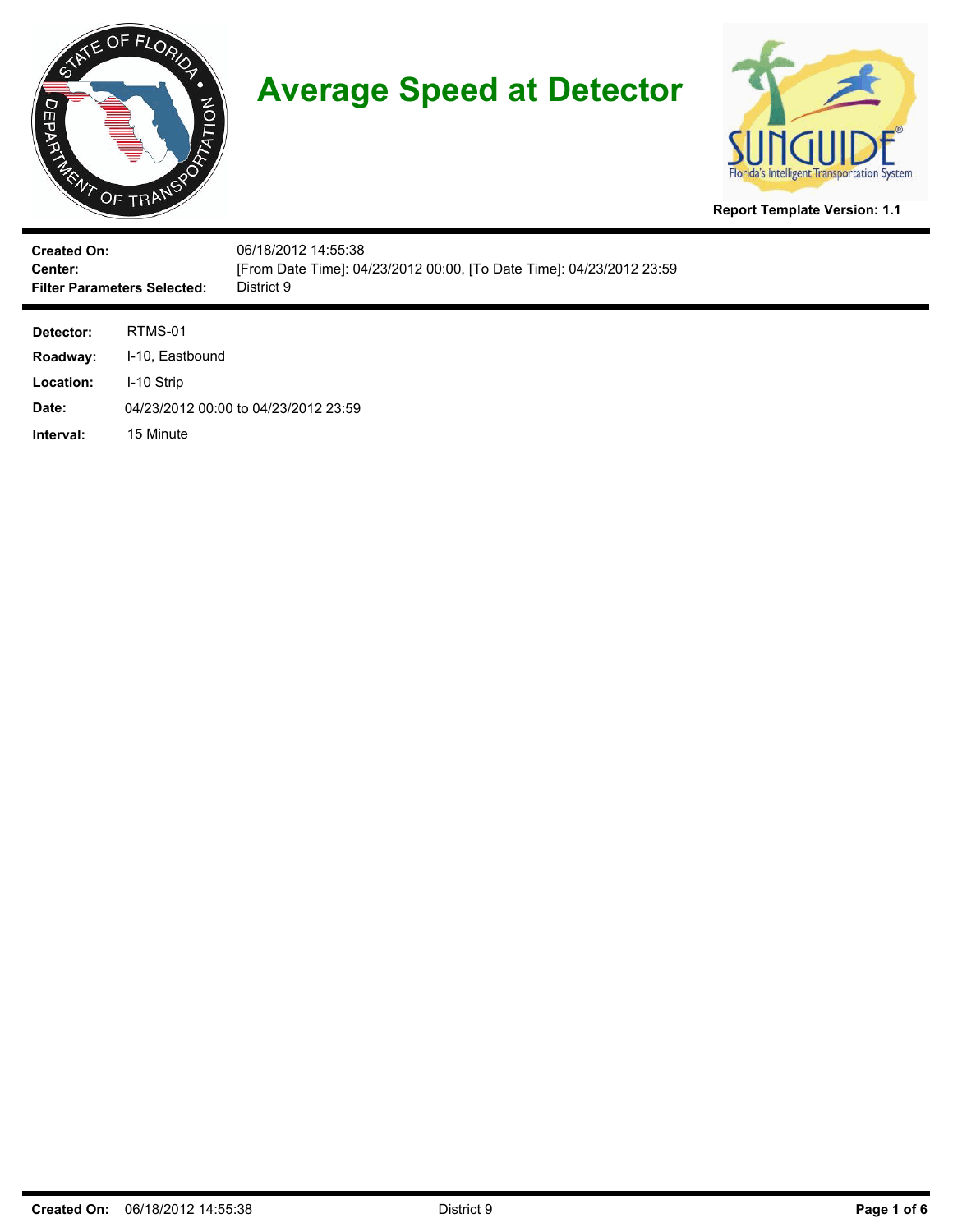



**Report Template Version: 1.1**

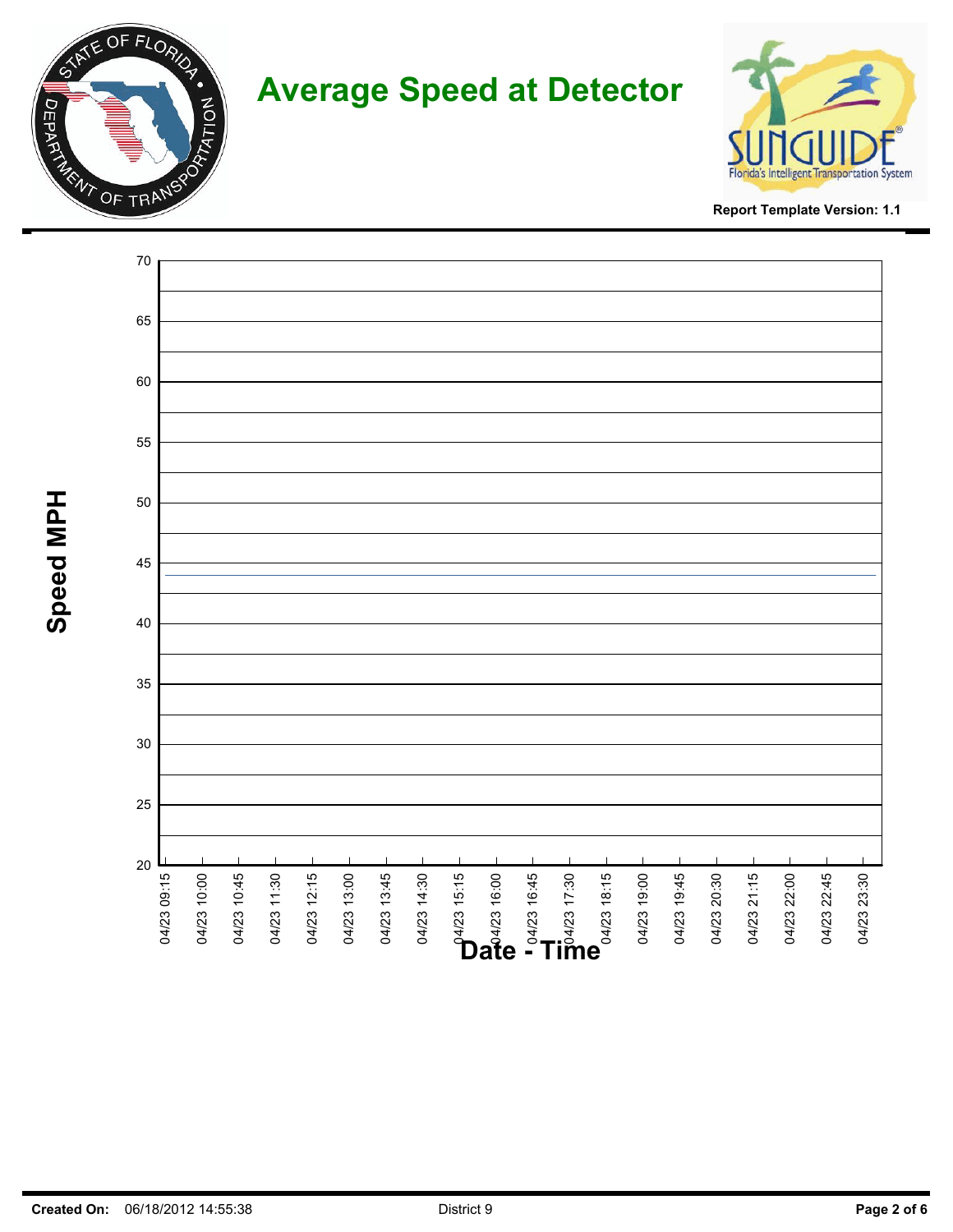



**Report Template Version: 1.1**

| Detector: | AVI Tc Lab                           |
|-----------|--------------------------------------|
| Roadway:  | Springhill Road, Southbound          |
| Location: | ITS Lab 192.168.11.73: addr 514      |
| Date:     | 04/23/2012 00:00 to 04/23/2012 23:59 |
| Interval: | 15 Minute                            |



**Speed MPH**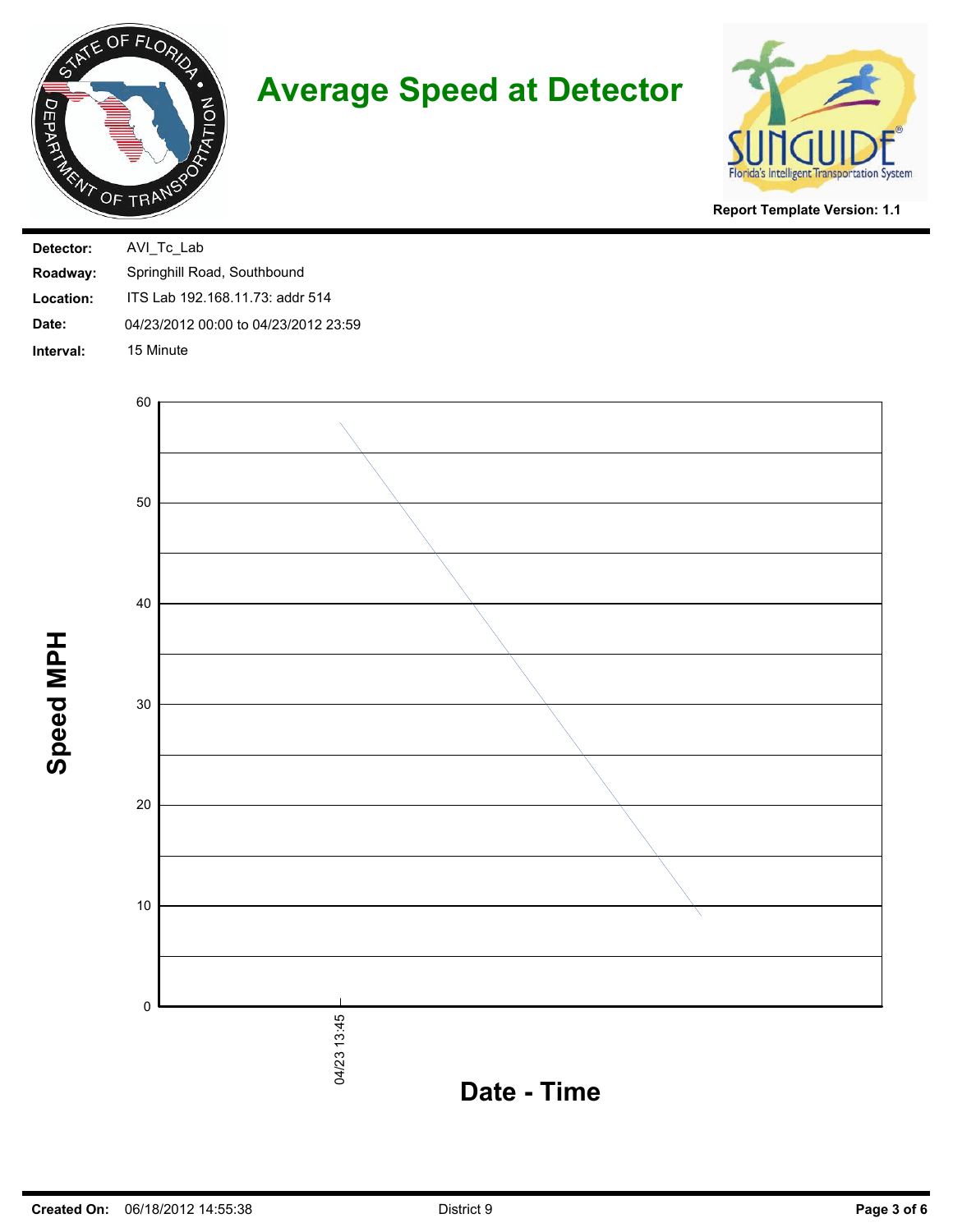



**Report Template Version: 1.1**

| Detector: | RTMS G4                                |
|-----------|----------------------------------------|
| Roadway:  | Springhill Road, Northbound            |
| Location: | Not Really Offset from Springhill Road |
| Date:     | 04/23/2012 00:00 to 04/23/2012 23:59   |
| Interval: | 15 Minute                              |



**Speed MPH**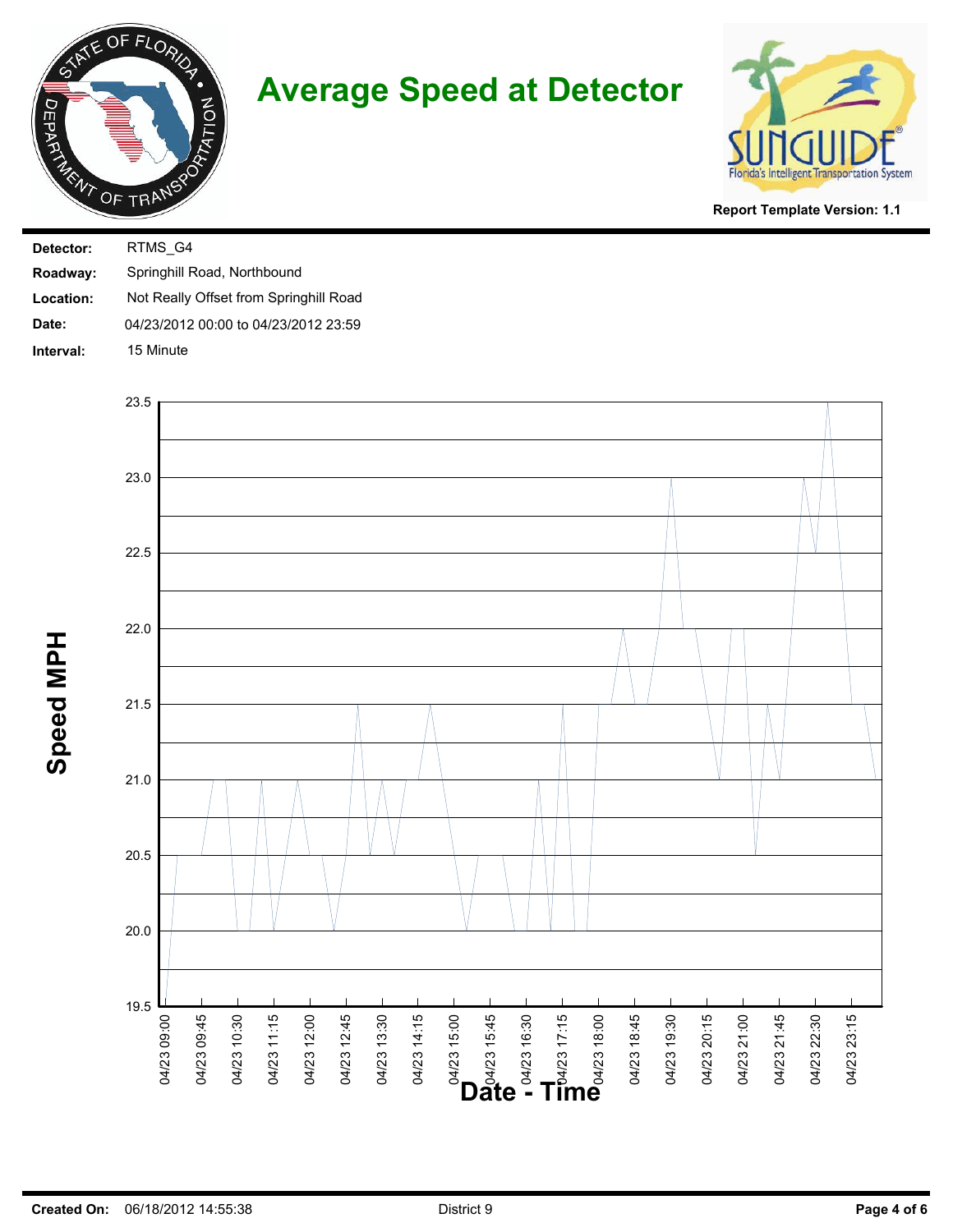



**Report Template Version: 1.1**

| Detector: | AVI Tc Springhill                    |
|-----------|--------------------------------------|
| Roadway:  | Springhill Road, Southbound          |
| Location: | Springhill Mast Arm                  |
| Date:     | 04/23/2012 00:00 to 04/23/2012 23:59 |
| Interval: | 15 Minute                            |





**Speed MPH**